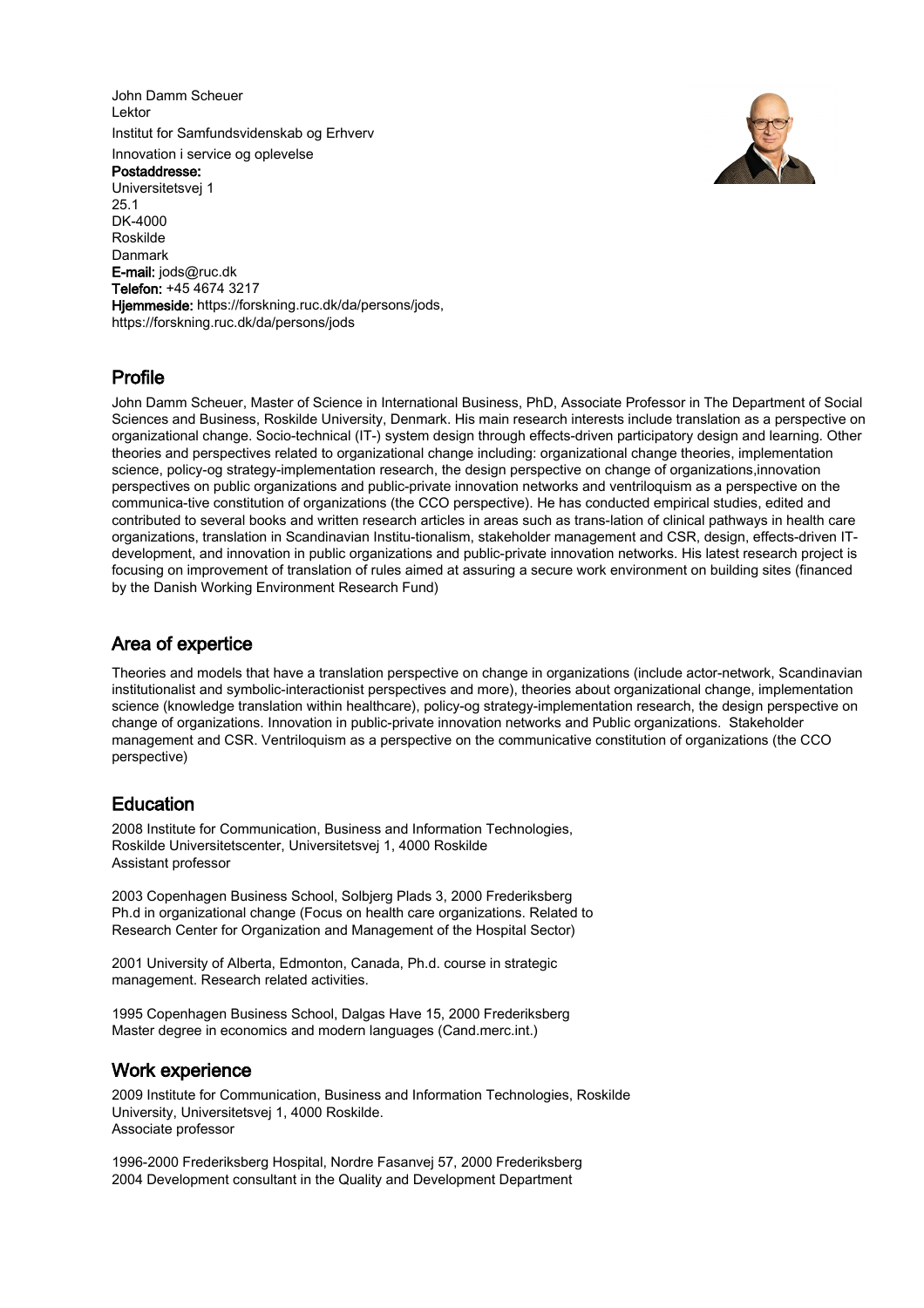# Publikationer

# Learning, Co-Construction, and Socio-Technical Systems: Advancing Classic Individual Learning and Contemporary Ventriloquism

Scheuer, J. D. & Simonsen, J., 1 jan. 2022, Current Practices in Workplace and Organizational Learning: Revisiting the Classics and Advancing Knowledge. Elkjaer, B., Lotz, M. M. & Nickelsen, N. C. M. (red.). 1 udg. Cham: Springer, s. 83-97  $15 s$ 

# Translation theory and stakeholder management: How is stakeholder management implemented ?

Scheuer, J. D., 2022, New Encyclopedia of Stakeholder . Bonnafous-Boucher, M. & Rendtorff, J. D. (red.). Edward Elgar Publishing, s. 1-10 10 s.

#### How Ideas Move: Theories and Models of Translation in Organizations

Scheuer, J. D., 15 jul. 2021, 1 udg. London and New York : Routledge. 244 s. (Routledge Studies in Innovation, Organizations and Technology, Bind 1).

# Change, institutional theory, and business legitimacy

Scheuer, J. D., 1 feb. 2019, Handbook of Business Legitimacy: Responsibility, Ethics and Society . Rendtorff, J. D. (red.). Cham: Springer, s. 1-17 17 s.

# Quality Development in Health Care: Participation vs. Accreditation

Simonsen, J., Hertzum, M. & Scheuer, J. D., 15 apr. 2018, I: Nordic Journal of Working Life Studies. 8, Special Issue No. S3

#### Forandring gennem oversættelse

Scheuer, J. D., 15 jul. 2016, Robust organisationsforandring: Design og implementering i orkanens øje . Hagedorn-Rasmussen, P., Pries-Heje, J., Bødker, K., Elsborg, S. & Scheuer, J. D. (red.). Frederiksberg: Samfundslitteratur, s. 169- 185 16 s.

#### Forandringsprocessen

Hagedorn-Rasmussen, P., Pries-Heje, J., Bødker, K., Elsborg, S. & Scheuer, J. D., 15 jul. 2016, Robust organisationsforandring : Design og implementering i orkanens øje . Hagedorn-Rasmussen, P., Pries-Heje, J., Bødker, K., Elsborg, S. & Scheuer, J. D. (red.). Frederiksberg: Samfundslitteratur, s. 13-31 18 s.

### Robust organisationsforandring: Design og implementering i orkanens øje

Hagedorn-Rasmussen, P. (red.), Pries-Heje, J. (red.), Bødker, K. (red.), Elsborg, S. (red.) & Scheuer, J. D. (red.), 15 jul. 2016, Frederiksberg: Samfundslitteratur. 250 s.

Translating organizational change: An actor-network-theory inspired theory about organizational change

Scheuer, J. D., 1 jun. 2016, *European Academy of Management. Proceedings.* EURAM, s. 1-40 40 s.

#### Accreditation and Participatory Design: An Effects-Driven Road to Quality Development Projects

Simonsen, J. & Scheuer, J. D., 2016, Project Management for Achieving Change. Pries-Heje, J. & Svejvig, P. (red.). Frederiksberg: Roskilde Universitetsforlag, s. 11-31 20 s. (Danish Project Management Research Conference (DAPMARC)).

# Organizing design work: Implications of design theories for project managers organizing of design projects

Scheuer, J. D., 2016, (Under udarbejdelse) s. 1-25, 25 s.

### Accreditation and Participatory Design in the Health-Care Sector

Simonsen, J., Scheuer, J. D. & Hertzum, M., aug. 2015, Proceedings of the 38th Information Systems Research Seminar in Scandinavia (IRIS 38). Öörni, A., Kuutti, K., Oinas-kukkonen, H. & Rajanen, M. (red.). IRIS, 10 s.

#### From resistance to relational inertia

Scheuer, J. D., 16 sep. 2014. 21 s.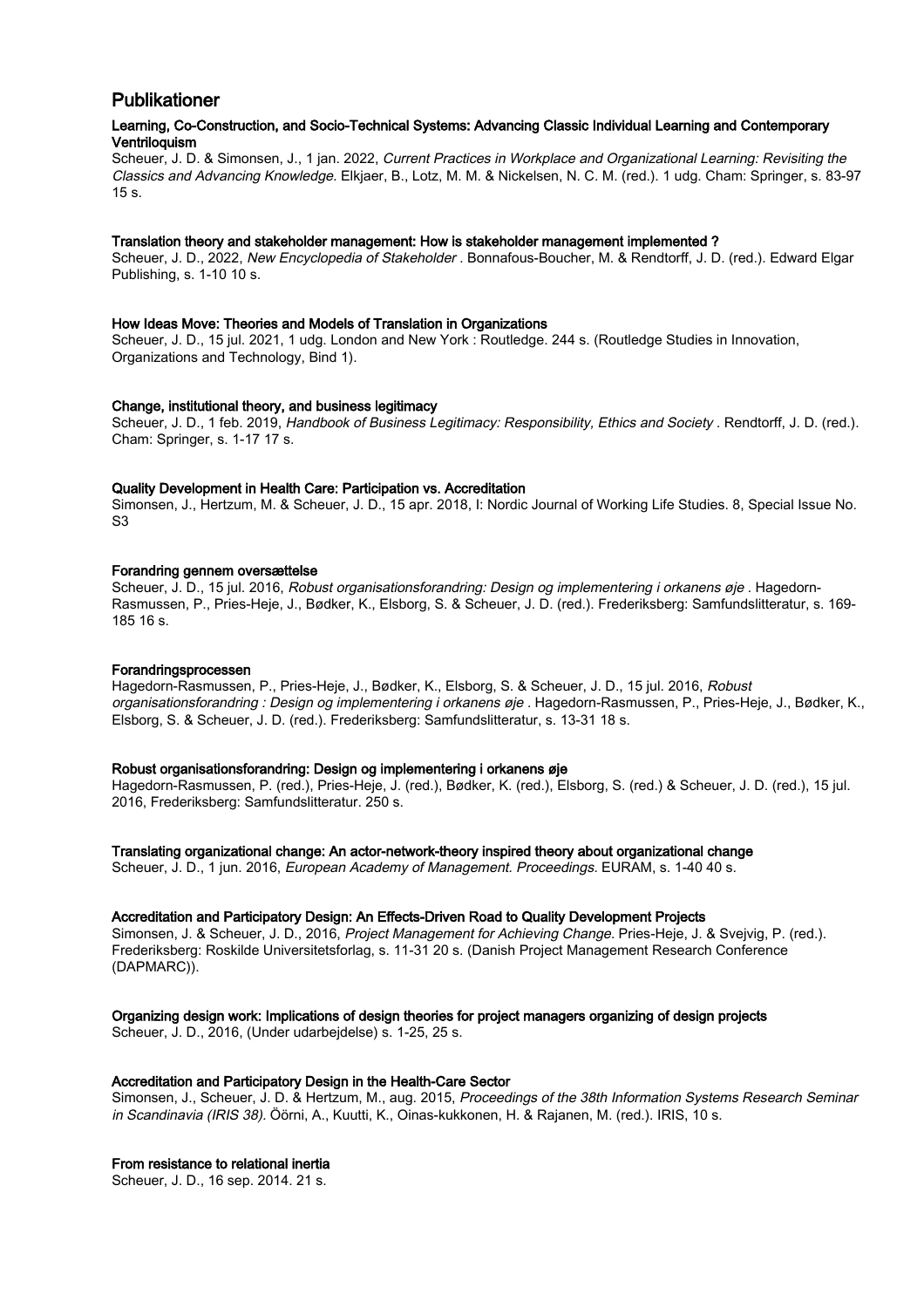#### Conclusion: The balanced company: Organizing for the twenty-first century

Scheuer, J. D. & Jensen, I., 1 mar. 2013, The Balanced Company: Organizing for the 21st Century. Jensen, I., Scheuer, J. D. & Rendtorff, J. D. (red.). 2013 udg. Farnham: Gower Publishing, s. 223-244 26 s. (Corporate social responsibility).

#### Balancing through episodic learning

Scheuer, J. D., 2013, The Balanced Company: Organizing for the 21st Century. Jensen, I., Damm Scheuer, J. & Dahl Rendtorff, J. (red.). Farnham: Gower Publishing, s. 175-190 (Corporate social responsibility).

#### Introduction

Jensen, I., Scheuer, J. D. & Rendtorff, J. D., 2013, The Balanced Company: Organizing for the 21st Century. Jensen, I., Damm Scheuer, J. & Dahl Rendorff, J. (red.). 2013 udg. Farnham : Gower Publishing, s. 1-8 (Corporate social responsibility).

#### Relationel inerti: træghed i relationer som skyggefænomen

Scheuer, J. D., 2013, Arbejdslivets skyggesider . Nickelsen, N. C. M. (red.). Klim, s. 152-174 (Moderne arbejdsliv, Bind 2).

#### The Balanced Company: Organizing for the 21st Century

Jensen, I. (red.), Scheuer, J. D. (red.) & Rendtorff, J. D. (red.), 2013, Farnham: Gower Publishing. 266 s. (Corporate social responsibility).

#### Public-Private Innovation Networks: The Importance of Boundary Objects, Brokers and Platforms to Service Innovation

Fuglsang, L. & Scheuer, J. D., 2012, Case Studies in Service Innovation. Macaulay, L. A., Miles, I., Wilby, J., Tan, Y. L., Theoudoulidis, B. & Zhao, L. (red.). Springer Science+Business Media, s. 209-229 (Service Science: Research and Innovations in the Service Economy).

#### The Role of Boundary Objects in Public-Private Innovation Networks: The Story of Næstved Health School

Scheuer, J. D., 2012, Case Studies in Service Innovation. Macaulay, L. A., Miles, I., Wilby, J., Tan, Y. L., Theoudoulidis, B. & Zhao, L. (red.). Springer Science+Business Media, s. 53-56 (Service Science: Research and Innovations in the Service Economy).

### Towards a Deeper Understanding of Public Sector Service Innovation

Langergaard, L. L. & Scheuer, J. D., 2012, Case Studies in Service Innovation. Macaulay, L. A., Miles, I., Wilby, J., Tan, Y. L., Theoudoulidis, B. & Zhao, L. (red.). Springer Science+Business Media, s. 167-194 (Service Science: Research and Innovations in the Service Economy).

#### Design Research: Synergies from Interdisciplinary Perspectives

Simonsen, J. (red.), Bærenholdt, J. O. (red.), Büscher, M. (red.) & Scheuer, J. D. (red.), aug. 2010, London: Routledge. 218 s.

#### **Synergies**

Simonsen, J., Bærenholdt, J. O., Scheuer, J. D. & Büscher, M., aug. 2010, Design Research: Synergies from Interdisciplinary Perspectives. Simonsen, J., Bærenholdt, J. O., Büscher, M. & Scheuer, J. D. (red.). 1 udg. London: Routledge, s. 201-212 12 s.

#### The Role of Boundary Objects in Public-Private Innovation Networks: The Story about Næstved Health School

Scheuer, J. D., 7 jun. 2010, Case Studies in Service Innovation . Manchester, s. 34-37 3 s.

#### Actors´balancing of criteria when translating an idea

Scheuer, J. D., 2010, I: Society and Business Review. 5, 3, s. 281-292 11 s.

#### Designing pathways

Scheuer, J. D., 2010, Design Research : Synergies from interdisciplinary perspectives. Jesper, S., Bærenholdt, J. O., Büscher, M. & Scheuer, J. D. (red.). 1 udg. London: Routledge, Bind 1. s. 49-62 14 s.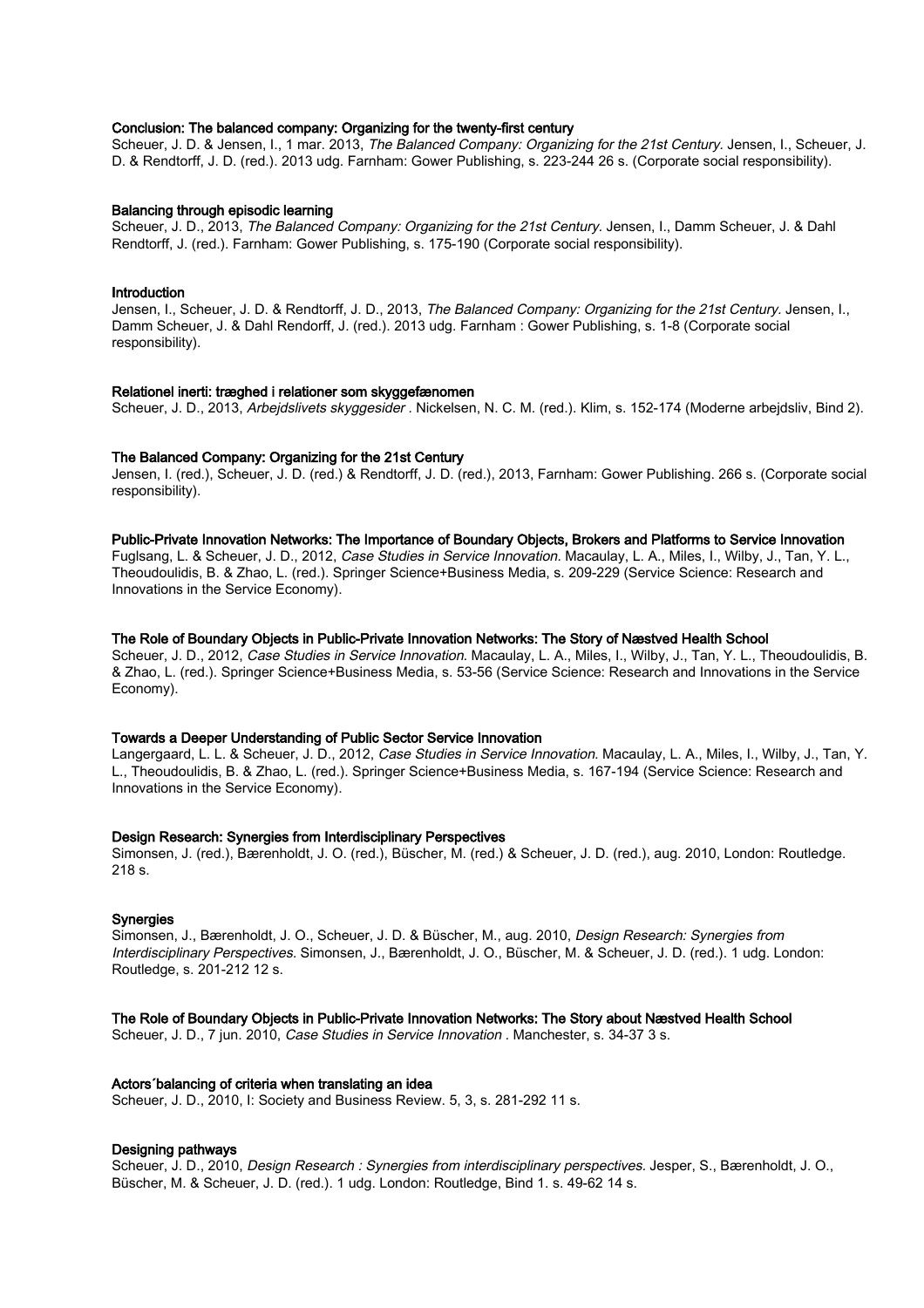#### Perspectives on design research

Bærenholdt, J. O., Büscher, M., Scheuer, J. D. & Simonsen, J., 2010, Design Research: Synergies from interdisciplinary perspectives. Simonsen, J., Bærenholdt, J. O., Büscher, M. & Scheuer, J. D. (red.). London: Routledge, s. 1-15

# Næstved Health School, Denmark: A report of European case studies in health

Fuglsang, L. & Scheuer, J. D., 2009, Roskilde: Roskilde Universitet. 24 s.

#### Specificities of public sector service innovation

Scheuer, J. D. & Langergaard, L. L., 2009, Roskilde and Alcala: Roskilde Universitet.

#### The Private Hospital Valdemar: A report of European case studies in health

Scheuer, J. D., 2009, Roskilde and Alcala: Roskilde Universitet.

### Tilblivelsen af det ny nordiske køkken: Claus Meyer som institutionel entreprenør

Scheuer, J. D. & Nickelsen, N. C., 2009, I: Psyke & Logos. 2, s. 695-713 18 s.

# A Practice Perspective On Ethics: Ethical and other criteria for translating ideas in healthcare

Scheuer, J. D., 2008, Roskilde: Roskilde Universitet, 20 s.

# Conference Proceedings: Perspectives on Practice-oriented Design Science

Bærenholdt, J. O. (red.), Simonsen, J. (red.) & Scheuer, J. D. (red.), 2008, Roskilde: Roskilde Universitet. 129 s.

# Convergent and Divergent Processes of Change in Organizations: Exploring Change as Translation in the Encounter of Idea and Practice

Scheuer, J. D., 2008, The Anatomy of Change: A Neo-Institutionalist Perspective. Scheuer, S. & Scheuer, J. D. (red.). Denmark: Copenhagen Business School Press, s. 107-137 30 s.

#### Design Science from an Organizational Studies Point of View Assumptions, Approaches and Methods

Scheuer, J. D., 2008, Conference: Perspectives on practice-oriented design science 15th of maj 2008 : proceedings. Roskilde Universitet, s. 4-18

# Innovation with care in health care: translation as an alternative metaphor of innovation and change

Scheuer, J. D., 2008, Innovation and The Creative Process: Towards Innovation with Care. Fuglsang, L. (red.). Cheltenham, UK ; Northampton, MA: Edward Elgar Publishing, s. 57-83 26 s.

#### Intervention, Implementation and Translation as Metaphors of Change in Healthcare and Public Sector Organizations

Scheuer, J. D., 2008, The Anatomy of Change: A Neo-Institutionalist Perspective. Scheuer, S. & Scheuer, J. D. (red.). Denmark: Copenhagen Business School Press, s. 139-180 41 s.

#### Introduction: Change Anatomies and Processes

Scheuer, J. D., 2008, The Anatomy of Change: A Neo-Institutionalist Perspective. Scheuer, S. & Scheuer, J. D. (red.). Denmark: Copenhagen Business School Press, s. 11-30 19 s.

#### The Anatomy of Change: A Neo-Institutionalist Perspective

Scheuer, S. (red.) & Scheuer, J. D. (red.), 2008, Copenhagen: Copenhagen Business School Press. 320 s.

### The Inconclusiveness of Scientific Knowledge about change: and some ideas about what practitioners may do about it Scheuer, J. D., 2007. 27 s.

Grounding new institutional theory on a micro-sociological and practice-based foundation - exploring models of translation Scheuer, J. D., 2006. 33 s.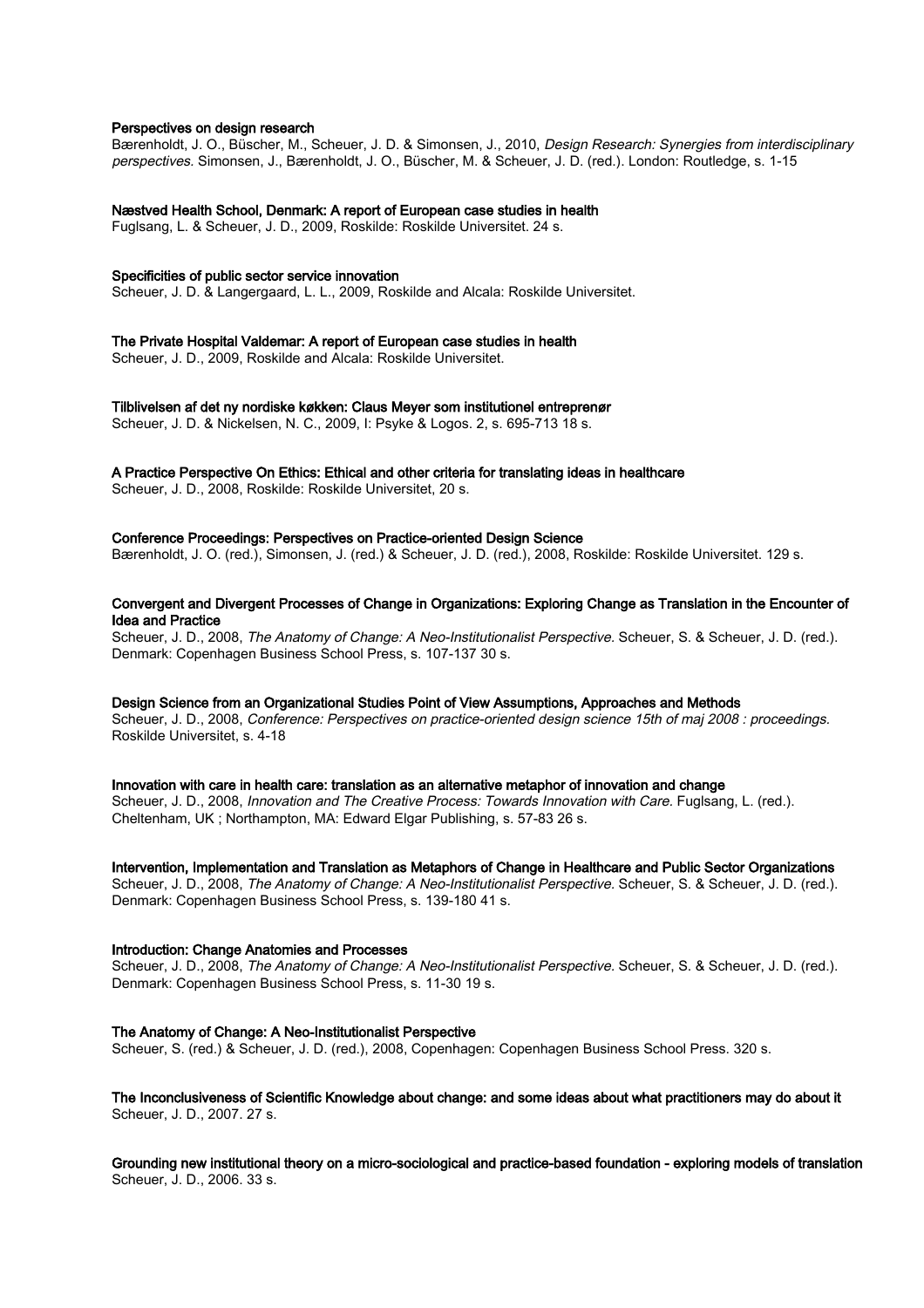# Implementing and translating change in health care and public organizations - what researchers know and what to do about it

Scheuer, J. D., 2006, Roskilde: Roskilde Universitet, s. 1-44, 44 s.

#### Om oversættelse af oversættelsesbegrebet - en analyse af de skandinaviske ny-institutionalisters oversættelse af oversættelsesbegrebet

Scheuer, J. D., 2006, I: Nordiske Organisasjonsstudier (NOS). 4, s. 3-40 37 s.

#### Oversættelsesperspektiver på idéers møde med praksis

Scheuer, J. D., 2005, Institut for Samfundsvidenskab og Erhvervsøkonomi: Roskilde Universitet, 34 s.

Patientforløb i praksis: en analyse af en idés oversættelse i mødet med praksis Scheuer, J. D., 2004, København: Handelshøjskolen i København, 41 s.

Patientforløb i praksis - en analyse af en idés oversættelse i mødet med praksis Scheuer, J. D., 2003, København: Copenhagen Business School. 259 s.

# Aktiviteter

#### Open Research Europe (The European Commission) (Forlag)

John Damm Scheuer (Redaktør) 25 jan. 2022

# Final seminarInterreg project RUC / CAU

Martin Lund Kristensen (Arrangør), Margit Neisig (Arrangør), Martin Lund Kristensen (Deltager), Carsten Schultz (Arrangør), Jost Henrich Heckemeyer (Deltager), Frank Meisel (Deltager), Stefan Hoffmann (Deltager), Claudia Buengeler (Deltager), Tinka Krüger (Arrangør), Sophia Ackerhans (Arrangør), Katharina Streck (Deltager), Katharina Wichtmann (Deltager), Volker Ratje (Deltager), John Damm Scheuer (Deltager), Lars Fuglsang (Deltager), Mette Apollo Rasmussen (Deltager), Trine Håkansson (Arrangør), Shirley Pollak (Deltager) & Dorthe Skovrød Christensen (Deltager) 29 nov. 2021

#### Interreg Joint or double degree: Kick-off seminar

Martin Lund Kristensen (Arrangør), Margit Neisig (Arrangør), Trine Håkansson (Arrangør), Tinka Krüger (Arrangør), Sophia Ackerhans (Arrangør), Carsten Schultz (Arrangør), Dorthe Skovrød Christensen (Deltager), Lill Andersen (Deltager), Lone Gjerulff Bak (Deltager), Volker Ratje (Deltager), John Damm Scheuer (Deltager), Johannes Kabderian Dreyer (Deltager), Shirley Pollak (Deltager), Jost Henrich Heckemeyer (Deltager), Lars Fuglsang (Deltager), Julie Hoff Sørensen (Deltager), Stefan Hoffmann (Deltager), Jacob Dahl Rendtorff (Deltager), Frede Danborg (Deltager) & Frank Meisel (Deltager)

3 dec. 2020

# Interreg project on double or joint degree: Mid-term seminar

Martin Lund Kristensen (Arrangør), Margit Neisig (Arrangør), Trine Håkansson (Arrangør), Tinka Krüger (Arrangør), Sophia Ackerhans (Arrangør), Carsten Schultz (Arrangør), Jost Henrich Heckemeyer (Deltager), Frank Meisel (Deltager), Stefan Hoffmann (Deltager), Christoph Reinert (Deltager), Volker Ratje (Deltager), Ada Scupola (Deltager), Flemming Sørensen (Deltager), Jacob Dahl Rendtorff (Deltager), Johannes Kabderian Dreyer (Deltager), John Damm Scheuer (Deltager), Kristian J. Sund (Deltager), Lars Fuglsang (Deltager), Jette Ernst (Deltager), Mette Apollo Rasmussen (Deltager), Sameer Ahmad Azizi (Deltager), Matias Thuen Jørgensen (Deltager), Shirley Pollak (Deltager), Dorthe Skovrød Christensen (Deltager), Lill Andersen (Deltager), Lone Gjerulff Bak (Deltager) & Birgitte Edswald (Deltager) 15 jun. 2021

#### Morten Thomsen Højsgaard

John Damm Scheuer (Vært) 17 feb. 2020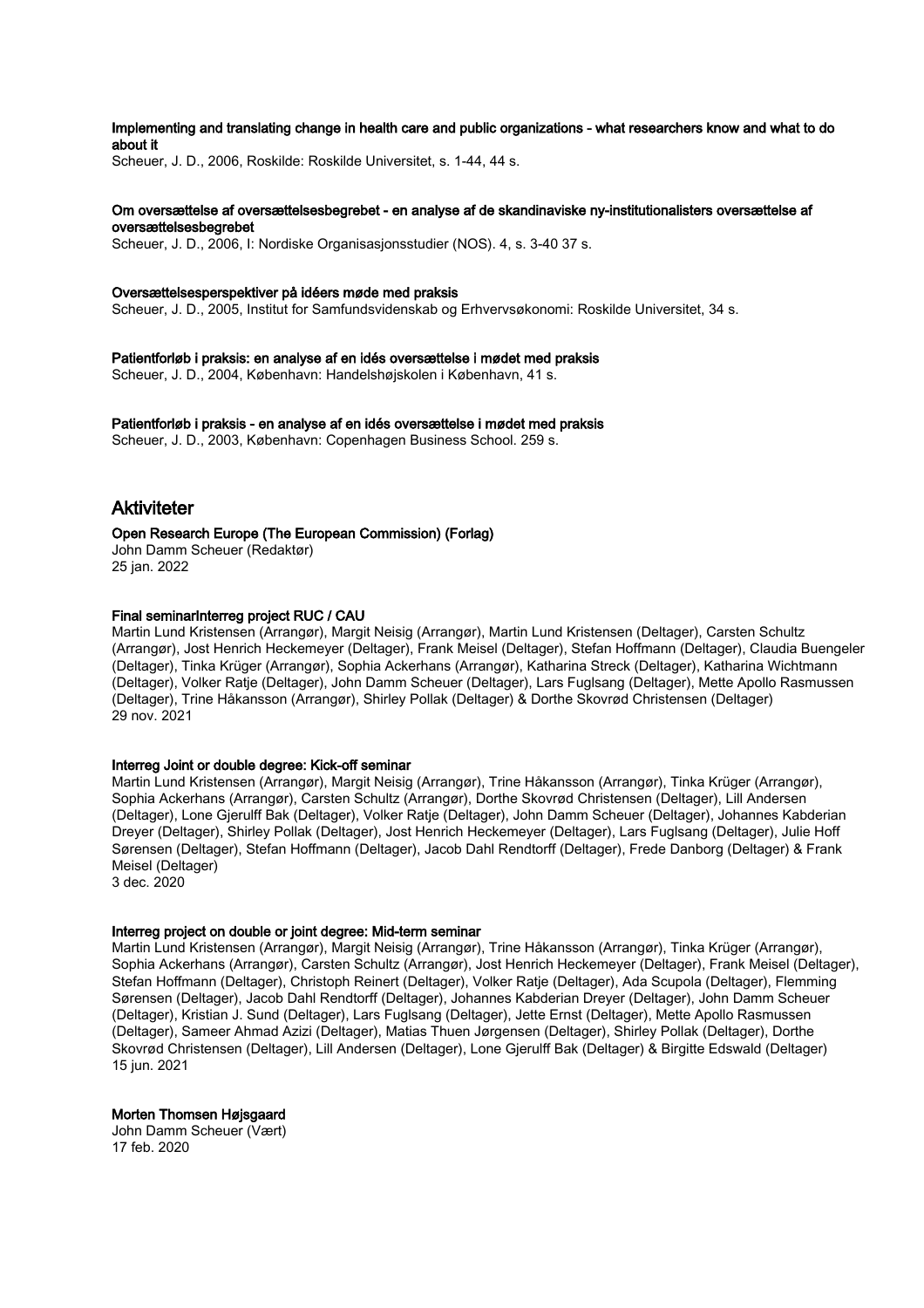#### Deltagelse i advisory board

John Damm Scheuer (Konsulent) 1 jan. 2019 → 1 jan. 2020

# Foredrag: Fra implementation science til oversættelse ?

John Damm Scheuer (Oplægsholder) 4 dec. 2019

#### Deltagelse i Ph.d bedømmelsesudvalg (Begivenhed)

John Damm Scheuer (Medlem) 26 jun. 2019 → 12 dec. 2019

#### Sorø Kommunes Digitale Tænketank

John Damm Scheuer (Konsulent) 1 jan. 2020 → 31 dec. 2020

#### Referencegruppe for projekt om uddannelse i balanceret ledelse

John Damm Scheuer (Rådgiver) 22 nov. 2018 → 1 dec. 2019

Opponent ved work-in-progres seminar for phd-studerende Signe Piil, Aarhus Universitet John Damm Scheuer (Deltager)

25 okt. 2017

#### Institut for Samfundsvidenskab og Erhverv (Organisation)

John Damm Scheuer (Medlem) 10 jul. 2017 → 22 nov. 2017

# Development of book proposal

John Damm Scheuer (Deltager) 5 maj 2017 → 14 dec. 2017

# Ansøgning til Arbejdsmiljøforskningsfonden

John Damm Scheuer (Deltager) 4 sep. 2017

### Journal of Accounting & Organizational Change (Tidsskrift)

John Damm Scheuer (Redaktør) 9 aug. 2017

# European Management Review (Tidsskrift)

John Damm Scheuer (Redaktør) 29 aug. 2017

#### Oplæg i Dansk Implementeringsnetværk for Forskere (DIN-F): Effektdrevet participatory design og oversættelse af akkrediterings-standarder - et alternativ til "Den Danske Model" ?

John Damm Scheuer (Oplægsholder) 20 nov. 2017

### Routledge (Forlag)

John Damm Scheuer (Redaktør), Dimitrios Spyrodinidis (Redaktør) & Kjell Arne Røvik (Redaktør) 12 mar. 2018 → 1 feb. 2019

# Nordisk Implementeringskonference 2018 (Begivenhed)

John Damm Scheuer (Medlem)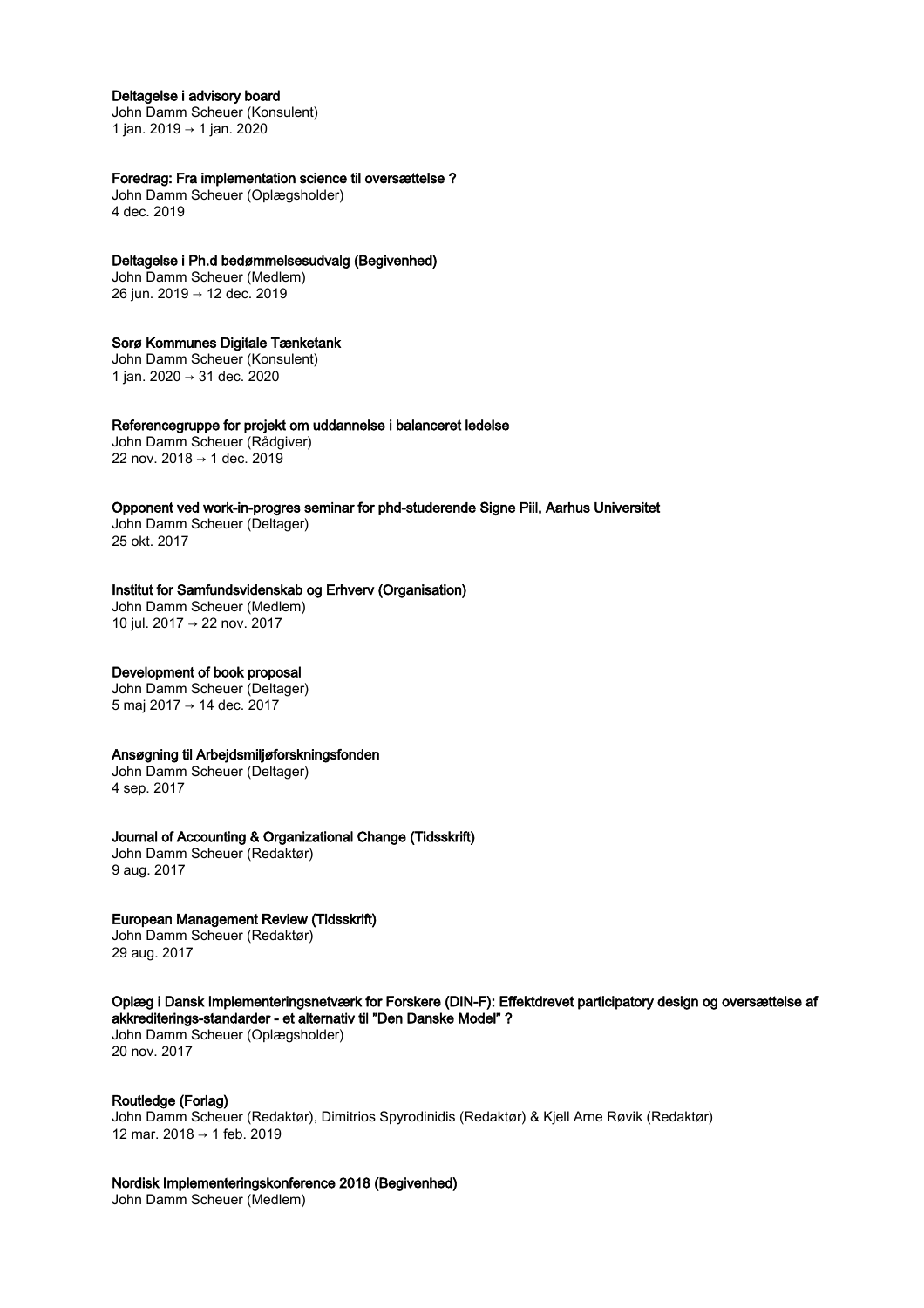1 nov. 2016 → 1 dec. 2018

# Danish Implementation Network (Ekstern organisation)

John Damm Scheuer (Medlem) 1 jan. 2016 → 1 jan. 2021

#### Kompleksitetshåndtering i organisations-forandrings-projekter

John Damm Scheuer (Oplægsholder) 7 mar. 2016

# European Management Review (Tidsskrift)

John Damm Scheuer (Redaktør) 22 nov. 2016 → 20 dec. 2016

#### Journal of Accounting & Organizational Change (Tidsskrift)

John Damm Scheuer (Redaktør) 2 dec. 2016 → 4 jan. 2017

#### NEON konferencen 2016 (ledelse af "translation studies" track)

John Damm Scheuer (Deltager) 22 nov. 2016 → 24 nov. 2016

# Roskilde Universitet (Organisation)

John Damm Scheuer (Medlem) 1 apr. 2015 → 1 jan. 2018

# European Academy of Management EURAM

John Damm Scheuer (Arrangør) 1 jun. 2016 → 4 jun. 2016

# Danish Implementation Network (Ekstern organisation)

John Damm Scheuer (Medlem)  $2015 \rightarrow 2017$ 

# Netværkssamarbejde (Ekstern organisation)

John Damm Scheuer (Medlem) 1 sep. 2013 → 1 jan. 2017

# Ansøgning til Region Sjællands og Roskilde Universitets forskningspulje til støtte af fælles tværgående forskningsprojekter: Projekt: Flaskehals- og belastningsbarometer

John Damm Scheuer (Deltager) 27 feb. 2014

#### Møde i Netværk for Design af Robust Organisationsforandring

John Damm Scheuer (Arrangør) 21 aug. 2014

# Mindfulness og modstand imod forandring

John Damm Scheuer (Foredragsholder) 7 nov. 2014

#### Implementering af strategier og koncepter i organisationer

John Damm Scheuer (Foredragsholder) 21 aug. 2014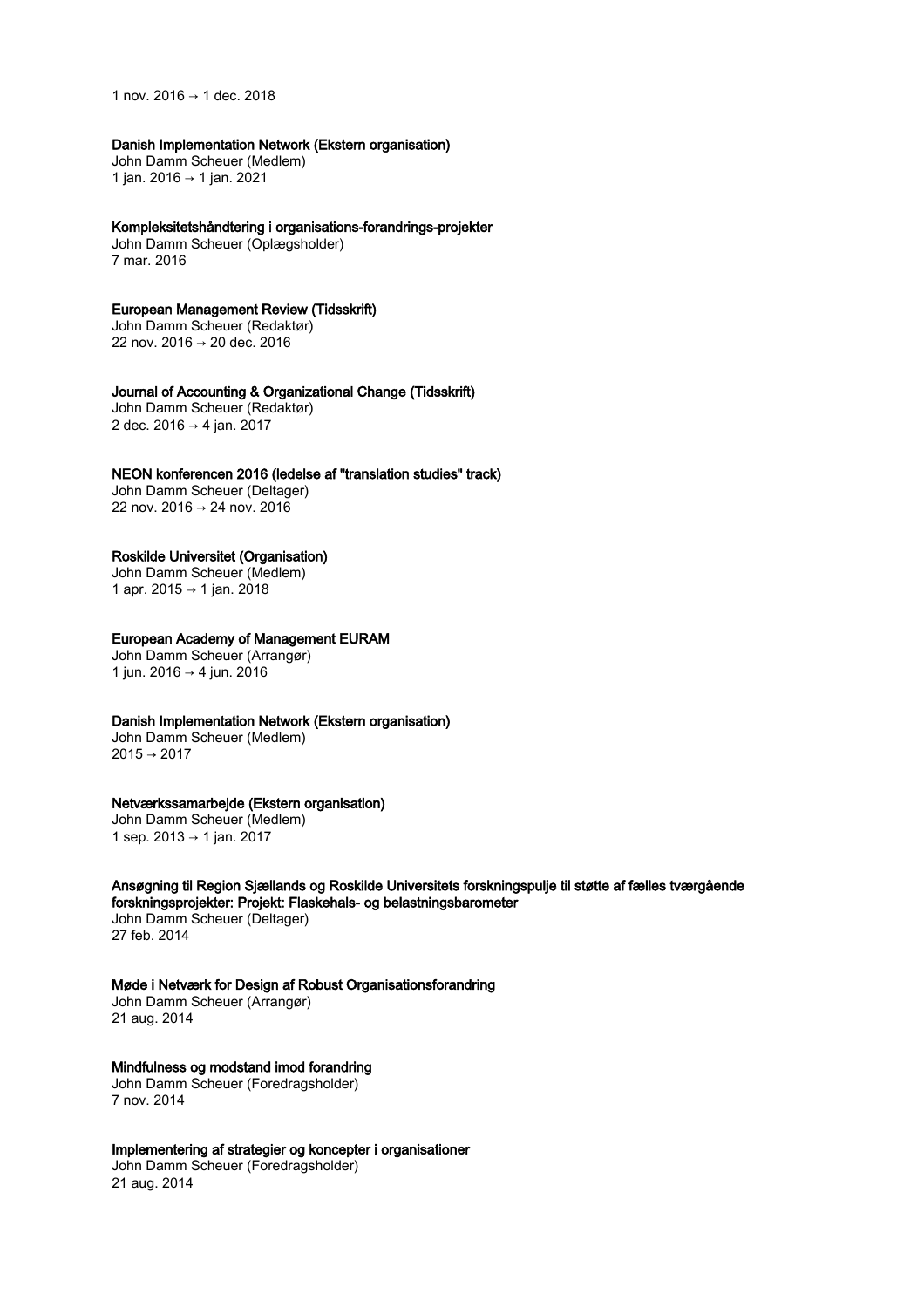# Dansk Ledelsesakademis årskonference 2014

John Damm Scheuer (Taler) 1 dec. 2014 → 2 dec. 2014

Balanceret ledelse af forandring: fra implementering til oversættelse

John Damm Scheuer (Foredragsholder) 29 okt. 2014

# 9th Organization Studies Workshop

John Damm Scheuer (Deltager) 22 maj 2014 → 24 maj 2014

#### Roskilde Universitet (Organisation) John Damm Scheuer (Medlem)

 $2013 \rightarrow 2014$ 

# Roskilde Universitet (Organisation)

John Damm Scheuer (Medlem)  $2013 \rightarrow 2017$ 

# Bedømmelsesudvalg: Stilling i organisation og/eller HRM

John Damm Scheuer (Deltager) 2013

### Bedømmelsesudvalg: Stilling i organisationssociologi ved Aalborg Universitet

John Damm Scheuer (Deltager) 2013

# Advisory Board - Tænketank for balance imellem arbejde og familieliv (Ekstern organisation)

John Damm Scheuer (Medlem)  $2013 \rightarrow 2014$ 

# Roskilde Universitet (Organisation)

John Damm Scheuer (Medlem) 2012 → 2015

# Innovation Journalism (Tidsskrift)

John Damm Scheuer (Fagfællebedømmer) 1 jun. 2013 → 30 jun. 2013

The Balanced Company - organizing for the 21th century (Tidsskrift) John Damm Scheuer (Redaktør)

1 jan. 2012 → 1 mar. 2013

# Norges Forskningsråd (Ekstern organisation)

John Damm Scheuer (Medlem) 12 okt. 2012

# Norges Forskningsråd (Ekstern organisation)

John Damm Scheuer (Medlem) 1 okt. 2012 → 2 okt. 2012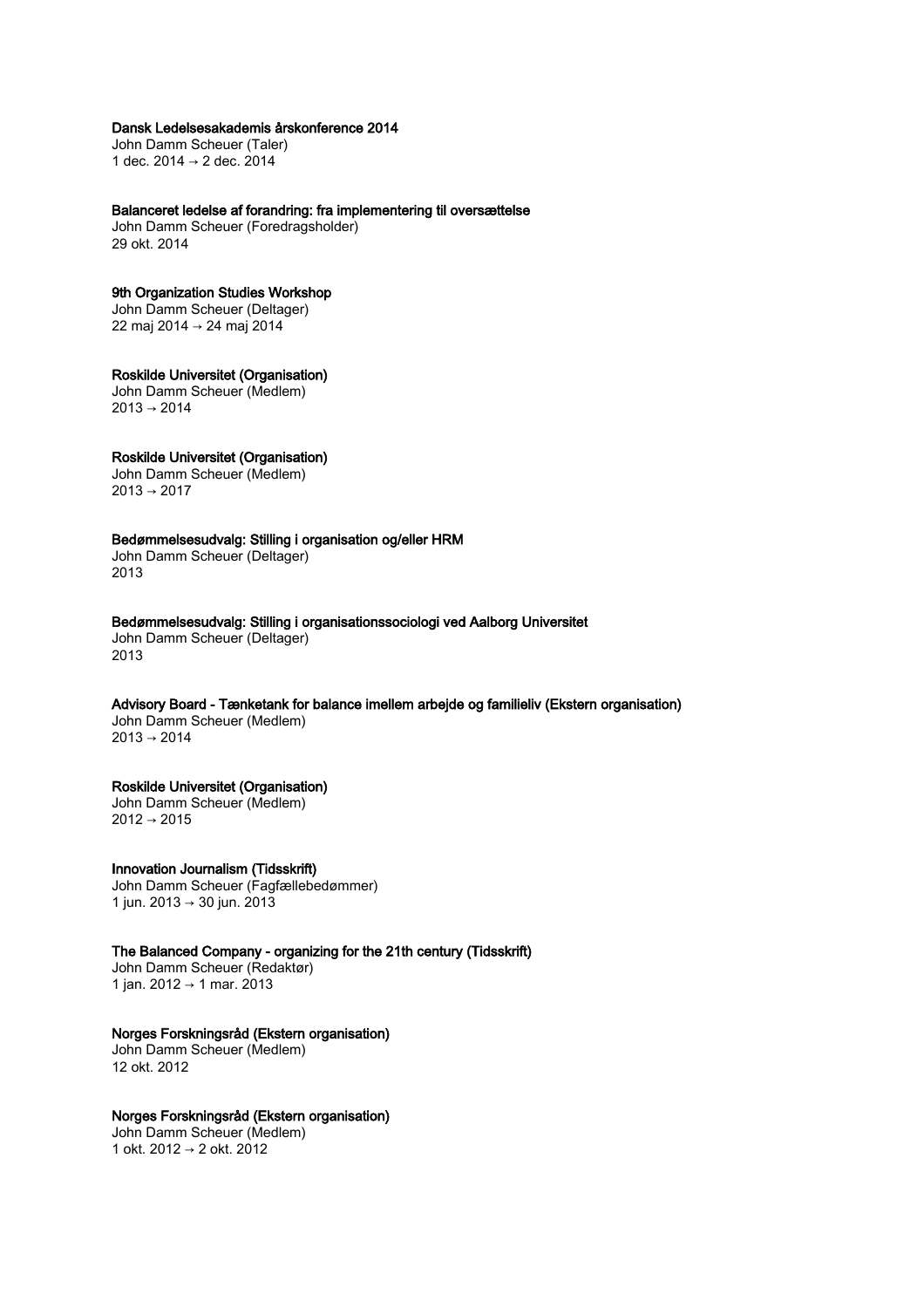### Norges Forskningsråd (Ekstern organisation)

John Damm Scheuer (Medlem) 2011

# Center for Balance mellem Arbejdsliv og Familieliv (Ekstern organisation)

John Damm Scheuer (Medlem) 2012

# Censor ved eksamen i Introduktion til Folkesundhedsvidenskabelig Organisationsanalyse: Kursus for kandidatstuderende ved kandidatuddannelsen i Folkesundhedsvidenskab ved Københavns Universitet

John Damm Scheuer (Eksaminator) 1 jan. 2011 → 9 mar. 2011

# Innovation as co-construction in networks: Exploring KIBS consultants work in network based product and service innovation

John Damm Scheuer (Deltager) 1 mar. 2011

# Peer-review af kapitel til antologien Organisering og Skygge (Tidsskrift)

John Damm Scheuer (Fagfællebedømmer) 21 mar. 2011

# Kompleks hensyntagen i praksis: Organisation og ledelse som balancering

John Damm Scheuer (Foredragsholder) 14 apr. 2011

# Review af artikel International Innovation Journalism konference ved Stanford University (Tidsskrift)

John Damm Scheuer (Fagfællebedømmer) 30 mar. 2011

# Review af forskningsartikel til Innovation-Journalism konference (Tidsskrift)

John Damm Scheuer (Fagfællebedømmer) 30 mar. 2011

# Udvikling og Implementering af Innovative Ideer og Viden i Praksis

John Damm Scheuer (Deltager) 28 jun. 2010

#### Socio-technical entrepreneurship: how great visions are realized

John Damm Scheuer (Deltager) 25 feb. 2010

# Reviewer for Nordiske Organisationsstudier (Tidsskrift)

John Damm Scheuer (Fagfællebedømmer) 15 nov. 2010

# Review af Innovation Journalism paper (Tidsskrift)

John Damm Scheuer (Fagfællebedømmer) 20 okt. 2010 → …

# Routledge (Forlag)

John Damm Scheuer (Redaktør) 1 jan. 2009 → 15 dec. 2009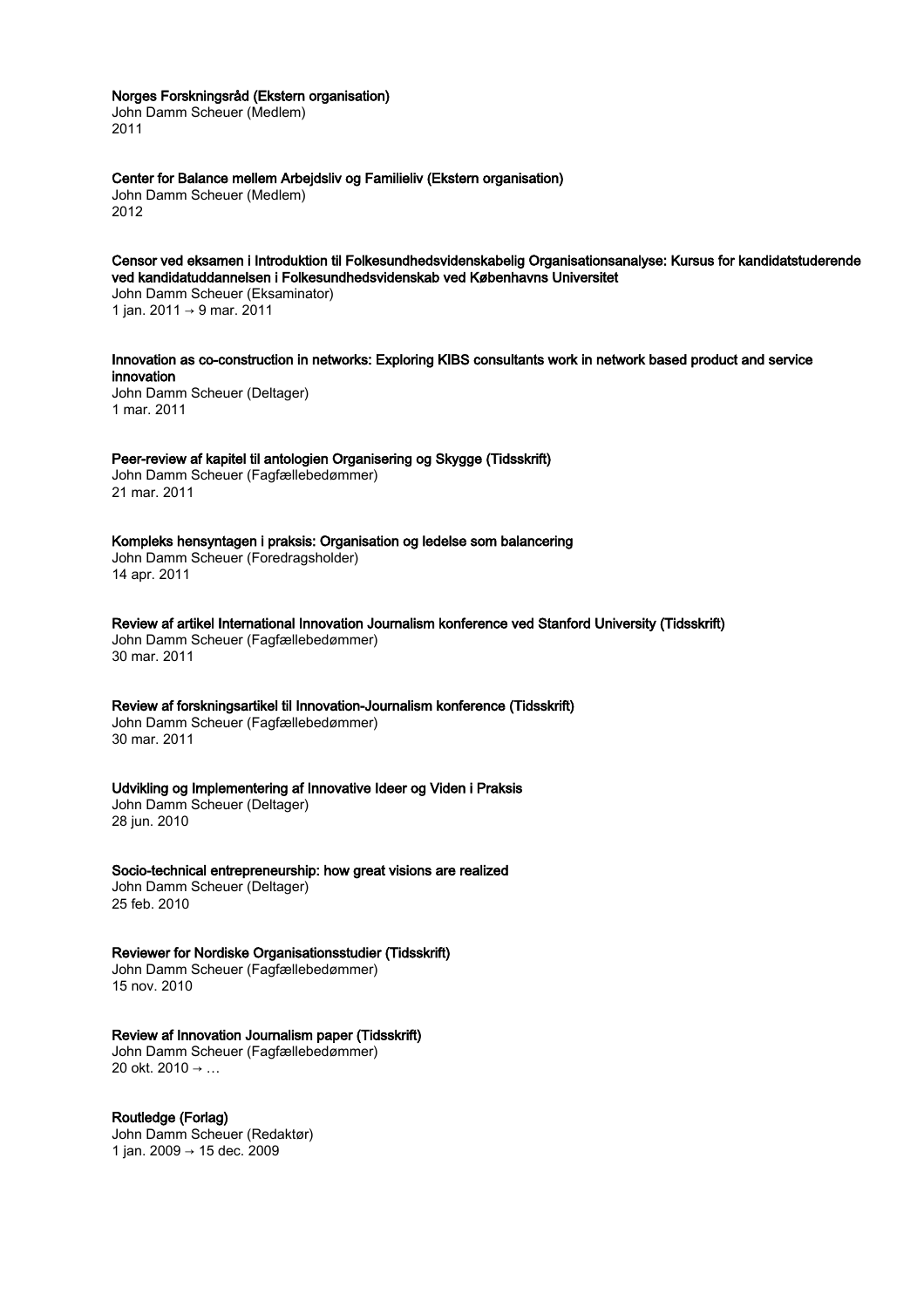#### Psyke & Logos, temanummer om "Arbejde under Forandring" (Tidsskrift)

John Damm Scheuer (Redaktør) 1 jan. 2009

#### De Skandinaviske Nyinstitutionalisters Oversættelse af Oversættelsesbegrebet

John Damm Scheuer (Foredragsholder) 19 nov. 2009

#### Universidad de Alcala (Ekstern organisation)

John Damm Scheuer (Medlem) 1 aug. 2008 → 31 dec. 2010

#### Norges forskningsråd (Forlag)

John Damm Scheuer (Medlem af redaktionsudvalg) 14 aug. 2008 → 31 dec. 2008

### The Third Organization Studies Summer Workshop: Organization Studies as Applied Science: The Generation and Use of Academic Knowledge about Organizations

John Damm Scheuer (Deltager) 7 jun. 2007 → 9 jun. 2007

#### Praksisorienteret designvidenskab

John Damm Scheuer (Arrangør) 15 nov. 2007

# Institutionalization, Institutional Change and Institutional Theory

John Damm Scheuer (Deltager) 26 nov. 2007 → 27 nov. 2007

# Fagligt kursus for ledende psykologer: Implementering af policy-idéer i praksis: Hvad ved forskerne og hvad betyder det for praksis ?

John Damm Scheuer (Deltager) 12 mar. 2008

# Overlægernes ledelses og administrationsuddannelse (OLAU) Kursus i implementering og oversættelse af innovative ideer i klinisk praksis

John Damm Scheuer (Oplægsholder) 4 apr. 2006 → 5 apr. 2006

# Nordiske Organisationsstudier (Tidsskrift)

John Damm Scheuer (Fagfællebedømmer) 31 jan. 2005 → 26 maj 2005

#### The Anatomy of Change (Tidsskrift) John Damm Scheuer (Redaktør) 14 sep. 2005 → 30 jun. 2006

#### Implementerings- og andre perspektiver på introduktion af standarder i lokal klinisk praksis: - Hvordan sikres håndtering af børn af psykisk syge ? John Damm Scheuer (Foredragsholder) 19 jan. 2005

Overlægernes ledelses- og administrationsuddannelse: Om implementering og oversættelse af innovative idéer: Modul 2 om forandringsledelse

John Damm Scheuer (Oplægsholder) 4 apr. 2005 → 5 apr. 2005